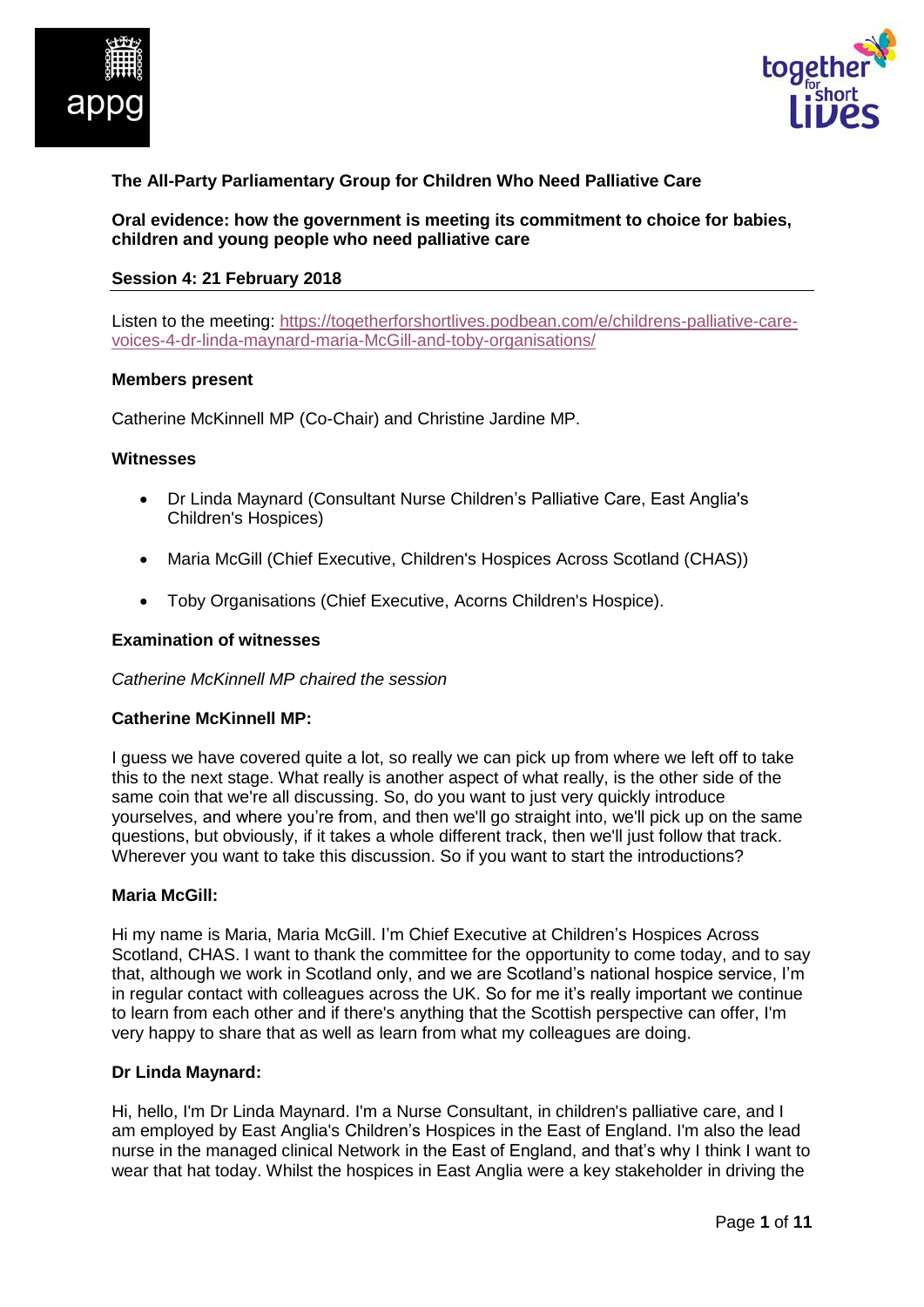managed clinical network, I want to be able to represent all of the professionals and organisations in the network, which includes acute hospitals, community trusts, other voluntary sector workers as-well. So, we do have a, we feel, a good system set up, but it clearly has some gaps and barriers. So if it will be helpful to share some of our learning on that over the last seven years I'd be really inclined to share them.

## **Toby Organisations:**

I'm Toby Organisations, I'm Chief Executive at Acorns Childrens' Hospice, which is a large children's hospice charity that serves kids and families across the West Midlands. Regionally, we have three hospices in Birmingham, Walsall and Worcester, and we operate as most children's hospices do. I mean having a sort of spoke system where there are kids coming from across the region, into and accessing three or four different kinds of service, in each of the hospices.

#### **Catherine McKinnell MP:**

So I don't know if you if you are happy just to maybe give some reflections on what we've already discussed? And whether from your perspective because obviously, and you know I could ask, you know to what extent you're involved in the care plans. But I actually think we've covered an awful lot of that with the medical team that's there, so it might be useful actually for us to just pick up where we left off in terms of that interaction between health and social care, where I think sometimes you may fall somewhere between those two spokes. I don't know it would be useful to hear your insights on what you've heard discussed this morning and actually from a hospice perspective or from a community care perspective and where we might seek to improve or what's working well.

## **Toby Porter:**

Well thank you, I mean it is, if I may say it's such an important area. It's a very difficult moment, so I think if you imagined health and social care as the sort of two circles in the Venn diagram a lot of children's hospice work lies quite squarely in the middle, but it is tough at the moment because all of the funding that we get, that's the statutory funding, is now almost exclusively from NHS sources and the social care funding. For reasons mentioned about Rainbows Hospice earlier it's just disappeared, there isn't any left and that is, that is a massive challenge. I saw a tweet yesterday, that was saying, that I think someone, in the House of Lords had made the point that the current Commission on the work on Social Care, been set up about social care, and the elderly, that the point that she was making was actually half of all social care spending in the UK goes on disabled children, and I think all of us in the children's hospice movement would welcome the political attention on social care and the need for greater integration. We'd be strongly supportive of that but what we need to say is that obviously we recognize that ageing population is a critical strategic national issue, but don't lose sight of the disabled children, that's what I would say.

#### **Catherine McKinnell MP:**

If I can ask about Scotland.

#### **Maria McGill:**

The Scottish perspective, and that we have integration of health and social care, and so these Health and Social Care Partnerships are relatively new. They're only two years old, the creation and so that does make them very young organisations, and whilst absolutely everybody understands the vision and really wants to make it work and then there are a lot of really good people trying to make that work, it's early days yet. One of the challenges that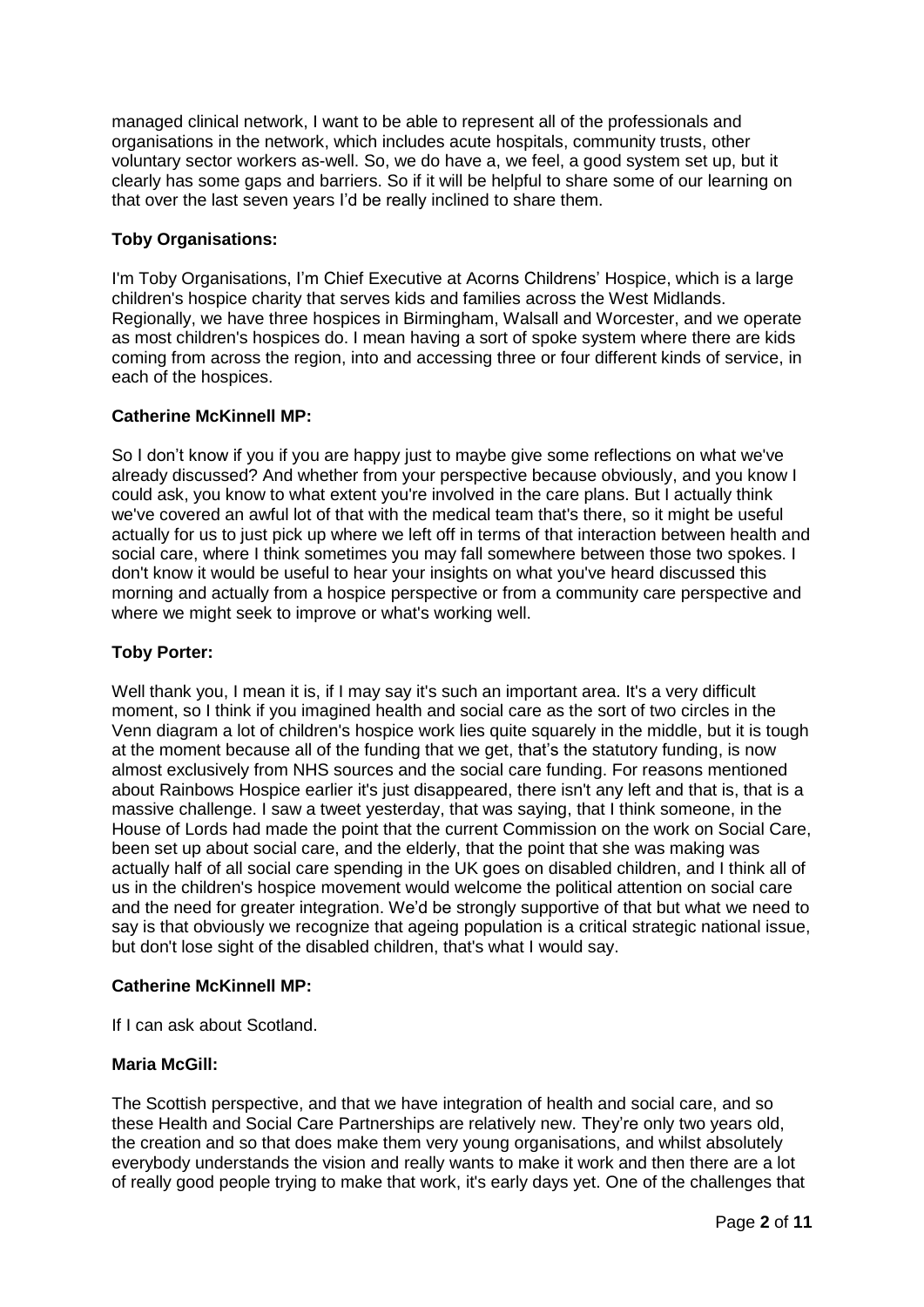the entire third sector has is how we can engage meaningfully with health and social care partnerships, that's something that I'm trying to pay attention to and tomorrow actually I'm at an event with Sue Ryder and Marie Curie, a public event as we talk about how we can we and national organisations find ways to represent ourselves and those we serve in health and social care partnerships.

#### **Catherine McKinnell MP:**

Is it making a difference to care?

#### **Maria McGill:**

I think it's fair to say that in some places yes, and in some places not quite yet, and part of that is around funding. It's not quite the same situation as it is here in England you know money is tight for sure but I think there is, there are differences. So, integration is there and it's happening and everybody wants to make it work.

I think there's another reflection I have around we've heard a lot this morning about the importance of anticipatory care plans, and something that is UK wide and in Scotland last September, October there was a national anticipated care plan document for adults launched, and that document for children is also coming, and so, we are part of that, it's being developed by the Healthcare Improvement Scotland regulator, and one of my staff is chairing that program board. So, it's almost there, and it's based on what practitioners, the experience of practitioners, and also families. So, families have been part of that program board that will make another step forward in making sure that families and children's wishes are understood and recorded and then life can be lived.

#### **Dr Linda Maynard:**

I don't think I have anything else to add. I echo the thoughts and views. In the East of England, it's a similar picture in terms of a there's a very big willingness to engage and want to integrate, but there are significant hurdles, as the others that have been discussed. I would just echo those thoughts.

## **Catherine McKinnell MP:**

Okay, so I'll pose a question, and actually, I should have posed this to the previous panel as well. So if you've got thoughts you can send them on a post card. What one thing would you ask the government? What one thing could they do that would improve your ability to deliver the care within your organisation? Now, it may all be the same thing or you may have different things, but it would be really interesting to understand if you had to boil it down to one thing and it can't just be money.

## **Dr Linda Maynard:**

No actually I don't want to say money, because actually I think we've had this run over the last couple of years, through NICE. I think we have some quality standards now that we want to aspire to, we want to achieve. I think there's probably, we've had a lot of discussion around advanced care planning and that is a key quality standards in the NICE guidance and that I think for me, if there was some mandated standard by NHS England, and the health system to ensure that advanced care plans were in place, or that every child, every child who died there was evidence that there was an advanced care plan in place perhaps three months before they died. There's dilemmas and problems with that because then if you're reducing it down to a you know a time limit, or a tick box or whatever, the quality of those advanced care plans may not come through, but if you think about what an advanced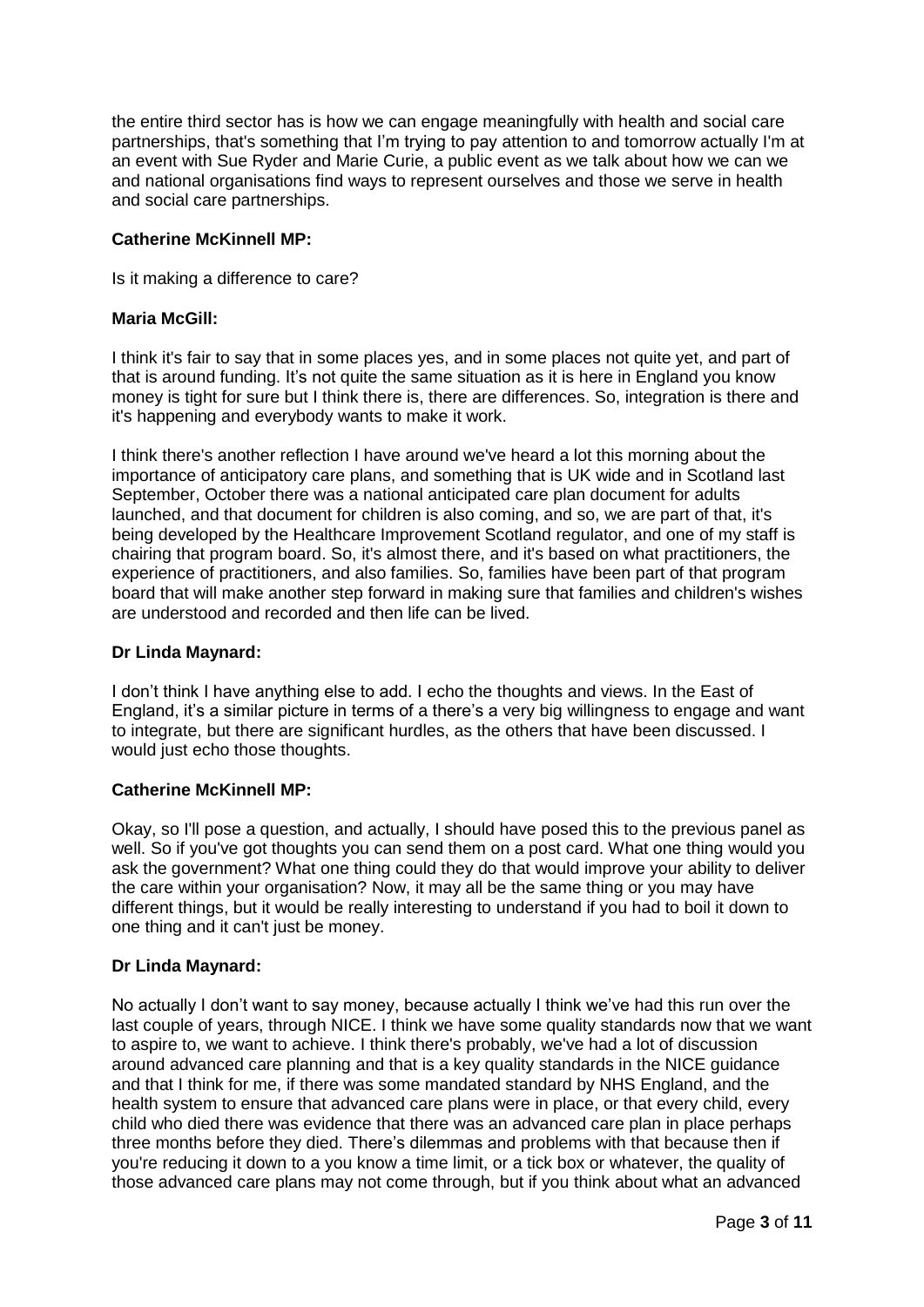care plan is all of those really important skills that we've talked about today around good communication skills listening and really valuing families in those discussions, for me the advanced care plan seems to be pivotal if you get that right, if you engage early enough with the families and it's not as necessary as palliative care teams I think Francis made that point really well but actually the palliative care is everybody's business. We see safeguarding as everybody's business, so we need to be really empowering our community colleagues our community paediatricians or our hospital paediatricians, our community nurses to acquire and have an awareness of what palliative care is for a start and then use their communication skills to put those plans in place. it's really simple, it's not difficult to do those plans but in my experience other non-palliative care professionals shy away from having those conversations because they're perceived as challenging or difficult or I don't know how to start. So, for me, I think that if there was a mandate to put that in place and that we were held accountable for that as the different providers.

## **Catherine McKinnell MP:**

Have you got anything to add at all?

## **Toby Porter:**

Yes I have and I would say, I would say something different and I would speak directly to the work that you're doing the potential influence that your report could have which is that we can't give you the details and you shouldn't need to know the details, but you should be reassured that all of the children's hospices are working more and more strategically with NHS partners. So we are all, the traditional thing about the voluntary sector is it works in isolation and creates these havens of tranquility if you like. Nowadays people are really trying to work very, very strategically recognizing that resources are constrained on all sides and that the financial as well as care imperatives of strategic collaboration is stronger than ever so what I think all of the major regions of the countries because I think this probably is best done regionally, must have in place are really strong plans for paediatric palliative care provision that are broad enough that they bring all of the different organisations, governmental, non-governmental to the table, and the danger at the moment as wellintentioned that they are, if everything is left to PCT's and STPs they are all operating even the STPs are operating in far too small, a geographical region to bring those plans at the moment the system seems to be well we'll just have to leave all of the commissioning arrangements to the STPs, CCGs. And some, many of them are doing valuable things but you'll never get the regional plan that is so critical. I believe your region has done this quite well?

## **Catherine McKinnell MP:**

I didn't know that, I'll look into it. So, has that been done on a sort of a North East basis?

## **Toby Porter:**

Yes

## **Catherine McKinnell MP:**

Right, Ok.

## **Toby Porter:**

I can send that along.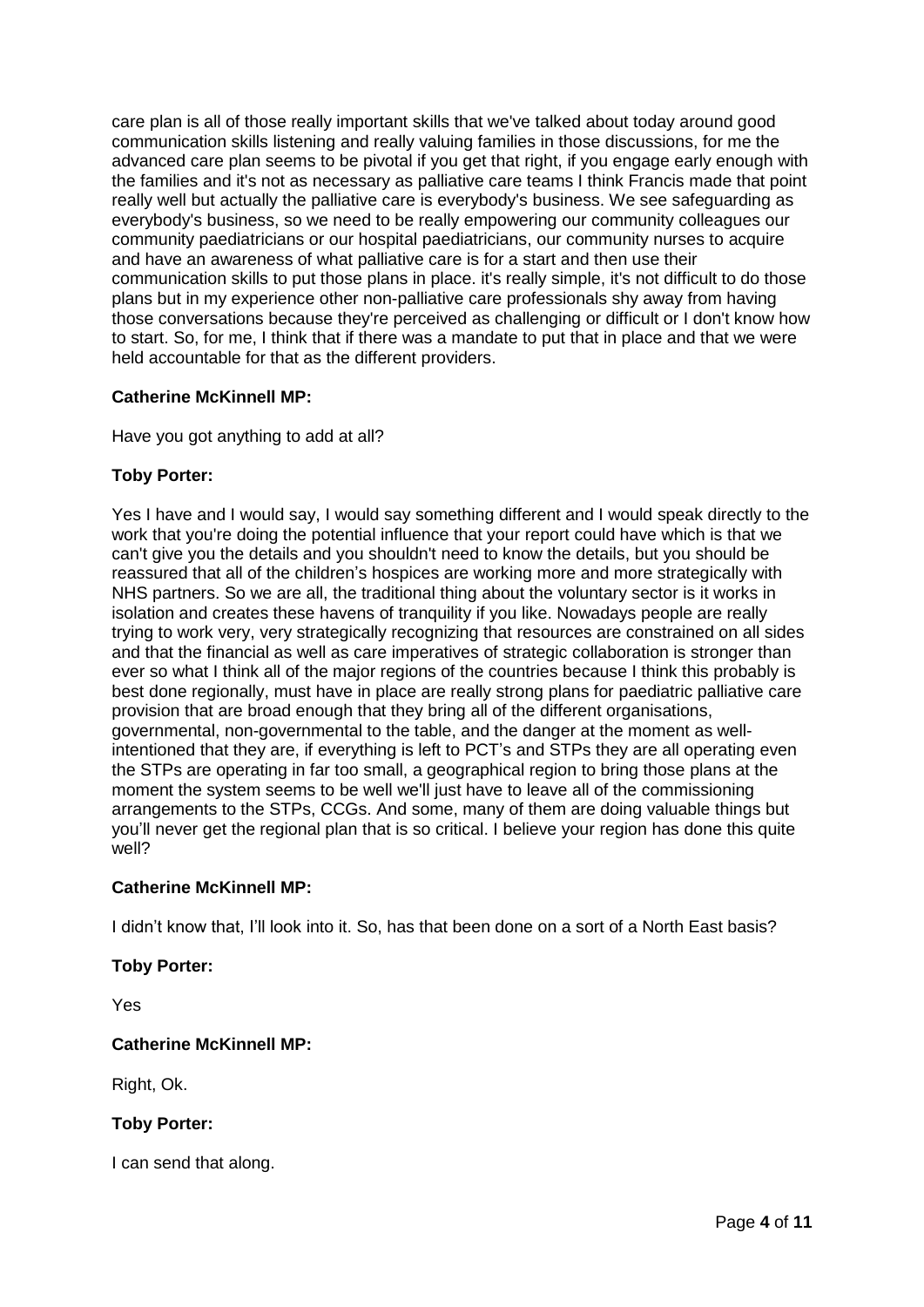# **Catherine McKinnell:**

Presumably you've poached the consultant in the North East because her work is done?

## **Toby Porter:**

Well Birmingham Children's Hospital poached her. But, Birmingham is actually one of the few regions in England that, until her arrival actually (she's not started yet she starts in April), and Birmingham would be one of the one of the very few regions left in the UK that doesn't have a specialist paediatric palliative care consultant in the hospital, and you can see that we have higher, even than high national average of stats of numbers of kids dying in hospital. So, statistics in our region or even children registered with Acorns 47% die in hospital, 23% at home, 20, whatever the bands, 24 – 25% at the hospice. It's obviously a very bad environment for the child and the family in many cases but it also is leading to struggling paediatric intensive care.

## **Catherine McKinnell MP:**

How does that compare nationally? Do you know? I mean it's quite a useful statistic and obviously that's something that you're focused on as a region I didn't know if other regions were?

## **Dr Linda Maynard:**

I think in the East the children who die at home is higher than average. I think up-to 60% or more. But I think for me the issue is not necessarily that particular stat, but it is that does that meet with the families or the child, young person's choice because there will be and there are some children and young people who choose the team around them in the hospital environment because that's the team that they know well so but I think if you don't have the right system set up to offer, I think you made that point, to offer the choice at home, so we can have the nursing team and the therapy team in the home environment, or you can go out on a 24/7 basis you don't have those systems in place then choice is quite often, is hampered, so I think the stat from the East of England would show that perhaps there is more choice because those systems are established and formalized in an informal way.

## **Catherine McKinnell MP:**

Maria is there one thing that you would…?

## **Maria McGill:**

So in terms of one thing it's not going to be money because again in Scotland things are a little different and in that we're in the very fortunate possession of having achieved parity of funding with adult hospices so we've had a significant increase in our funding and with that comes responsibility in terms of reaching every child in Scotland who has palliative care needs. What one thing, I think for me would be data and there are some colleagues here who might disagree with that but for us in Scotland the success we've had in terms of funding has been built on a solid foundation around data and Scottish Government to their credit funded that. We commissioned the work from University of York on numbers and needs and that actually was a game changer. It's the numbers in Scotland 15 and a half thousand children at any one point in Scotland have life shortening conditions and of those 2,200 could be considered to be unstable, to tear anything up dying, and so we absolutely understand now in Scotland that Chas as a national hospice provider understands what it needs to do to deliver those services. Now we are updating that data, cos it can't just be a one off, and so we are very hopeful that our government colleagues and our data colleagues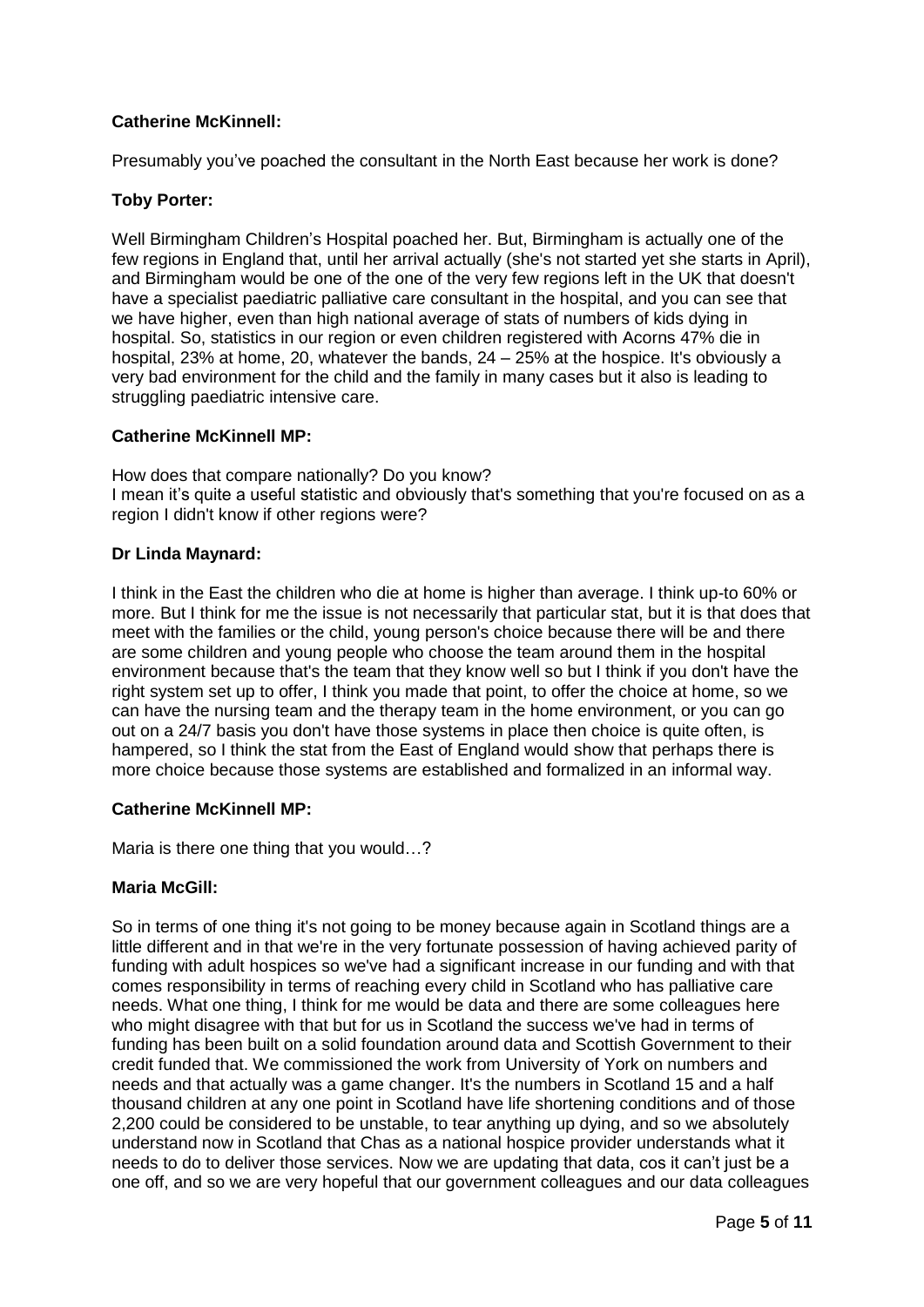will produce that data annually so that it helps us plan and it needs to be used to understand where our scarce resources need to be in order to reach those families because we shouldn't expect families to come to us we should be understanding where the children are. Now we know for example, that 90 percent of under ones who die in hospitals, who die in Scotland, die in hospital, and for many of them, most of them, we believe we need to do more work, that's appropriate but what we can do is work with the teams around those babies and change the experience. Offer some choice within that environment and perhaps for some offer choice about going home and coming to a hospital but we can support the teams in those very difficult circumstances and the other bit you've asked a specific question about how did that compare nationally so we know that 90% of the children under one who die, die in hospital in terms of the rest the children up to twenty five 75% of those deaths were in hospital, 21% at home, and 5% in the hospice. Now we're not making there's no judgment on those numbers, cos it might actually be okay for a child to die in hospital and I can think of an example of a mum and dad who went through the anticipatory care planning process and talked about it being a very difficult conversation talking about the depths and the darkness of death, and, but then after it was done understanding actually now we can focus on what Jack, we think Jack would have wanted, Jack was 2 and what we wanted to achieve for Jack they also knew what they wanted to experience when Jack died and that was to die in a hospice but unfortunately Jack's condition deteriorated very suddenly just as I'd said earlier children's conditions go up and down so he died in a hospital but it was as the family described as we wanted that experience and then after he died they lifted him up and put him in the car and drove for three hours through the night to come to Rachel House and they spent the next six days with him. They said we wouldn't have known you could do that had we not undergone that process. They sang to him all the way down the road, just as they did any other time, and then we were able to support them, in that new reality.

## **Christine Jardine MP:**

I've visited your facilities and I found it the most uplifting experience it was hugely emotional there were a few of us there and I think that we all went away changed people because we met children and parents who had made those choices and they were in this, not enviable, that's not what I mean, but they were in a position where you thought if that was me that is where I would want to be and it was because it was what they had chosen and it was a tremendous experience and I think if there is some way that every parent could experience that every parent who has to face that situation could experience that could be something to aim for because it was quite special.

## **Toby Porter:**

Can I just add because I think it's really important, and for me children's palliative care is philosophy of care, it's not about location and it's delivering that philosophy wherever the child is. They don't need to be a hospice to receive that, they could be at home, they could be in a hospital, so it's that philosophy, and not the location, and that is so so important.

#### **Christine Jardine MP:**

Maria, correct me if I'm wrong, If I remember rightly, you also do a lot of respite care hence have the option to move in and out of what suits them, so that they are getting exactly what they've decided is best for their child.

#### **Maria McGill:**

So we would deliver the full range of palliative care, whether it's respite care, symptom management, urgent admissions for assessment or end-of-life care and we do that in our two houses. We have for at home teams across Scotland and we also have Diana nurses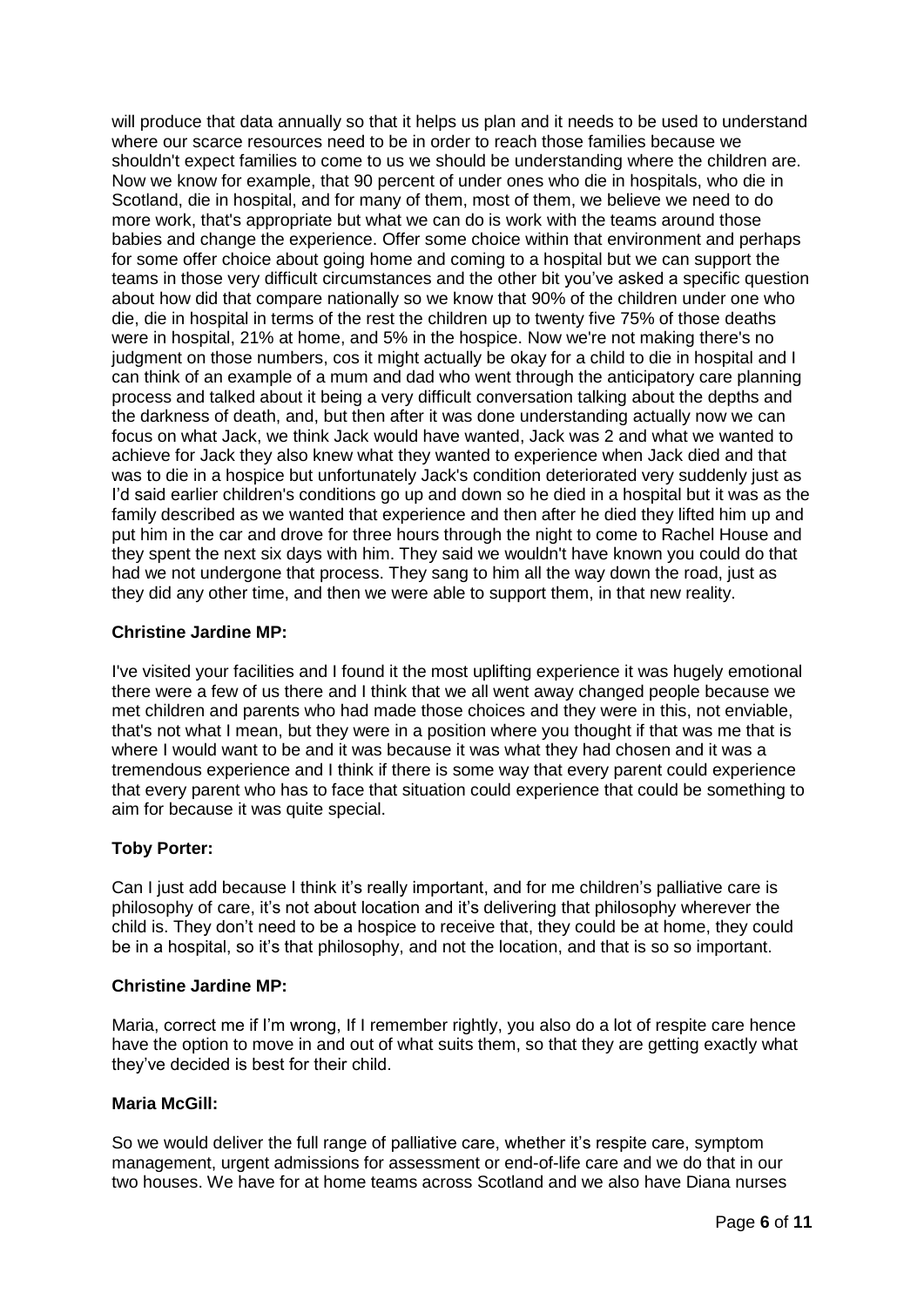and the three main children's hospitals and joint appointment consultants so we are actually reaching out to where children are, and that is growing that's one of our areas of growth this year. It's not to wait for children to come to us, it's where are they, so working with our colleagues in Glasgow we already have a neo-natal service in Edinburgh and learning from that and extending that into Glasgow, and also talking to them about a paediatric palliative care service. we're talking to colleagues in Aberdeen and Inverness about how we can deliver that there. The models need to change because of the scaling up we need to do, so our support that we deliver at home we need to change that model because if we are going to reach many more children, three times more children then actually we can't employ three times more staff we need to be able to do that differently and we can.

# **Dr Linda Maynard:**

I think something that's not been mentioned about that, so changing that that type of model probably means changing those that deliver that type of model so we all know that there are more nurses leaving the profession than joining we are all getting older and so the recruitment issues are common I think across not just the hospice sector but in the statutory sectors too so looking at how we can develop with our NHS partners different types of nursing role nursing associate role Assistant practitioner roles to enhance the pool of the workforce that can deliver the respite, the short break care because those children and their families need that when they're living with their conditions and they may or may not then move into needing more intensive work at end of life. But there are many now as we know from the data, more children living with their condition. So, looking at our workforce I think is another key area we can't just rely on our traditional doctors and nurses anymore we need to look at the models of how we're delivering.

#### **Maria McGill:**

I have the responsibility of representing Scotland here. In terms work force issues, yes there are work force issues, however in Scotland we still have more nurses joining the profession than we have leaving. So, we are in a different position, the number of student places.

## **Christine Jardine MP:**

We have our problems in Scotland as well…

#### **Maria McGill:**

But we also have an increase in the number of nurses, nursing places in university, however that takes about three years to realize those. But, there are other things we can do for example, I won't be alone here in terms of using volunteers to support families at home directly, so a home support volunteer projects really add a richness to volunteers lives and to the lives of the community but also bring a great sense of practical support to families, having beds changed, that's supporting, children with homework making sure their lives carry on, taking them to lessons, to after-school, and whatever else is going on in a child's life is hugely important in the palliative care experience for that family. So there are other things that we can do.

#### **Christine Jardine MP:**

Can I ask a question? One of the things which has come up several times has been money and the cuts which the service is dealing with, social work? Now, we have not been immune to that in Scotland but perhaps further down the road because of the freeze in council tax for several years. Are there things which you can identify which have happened, which you see beginning to happen in the rest of the UK, and was there a way of dealing with them?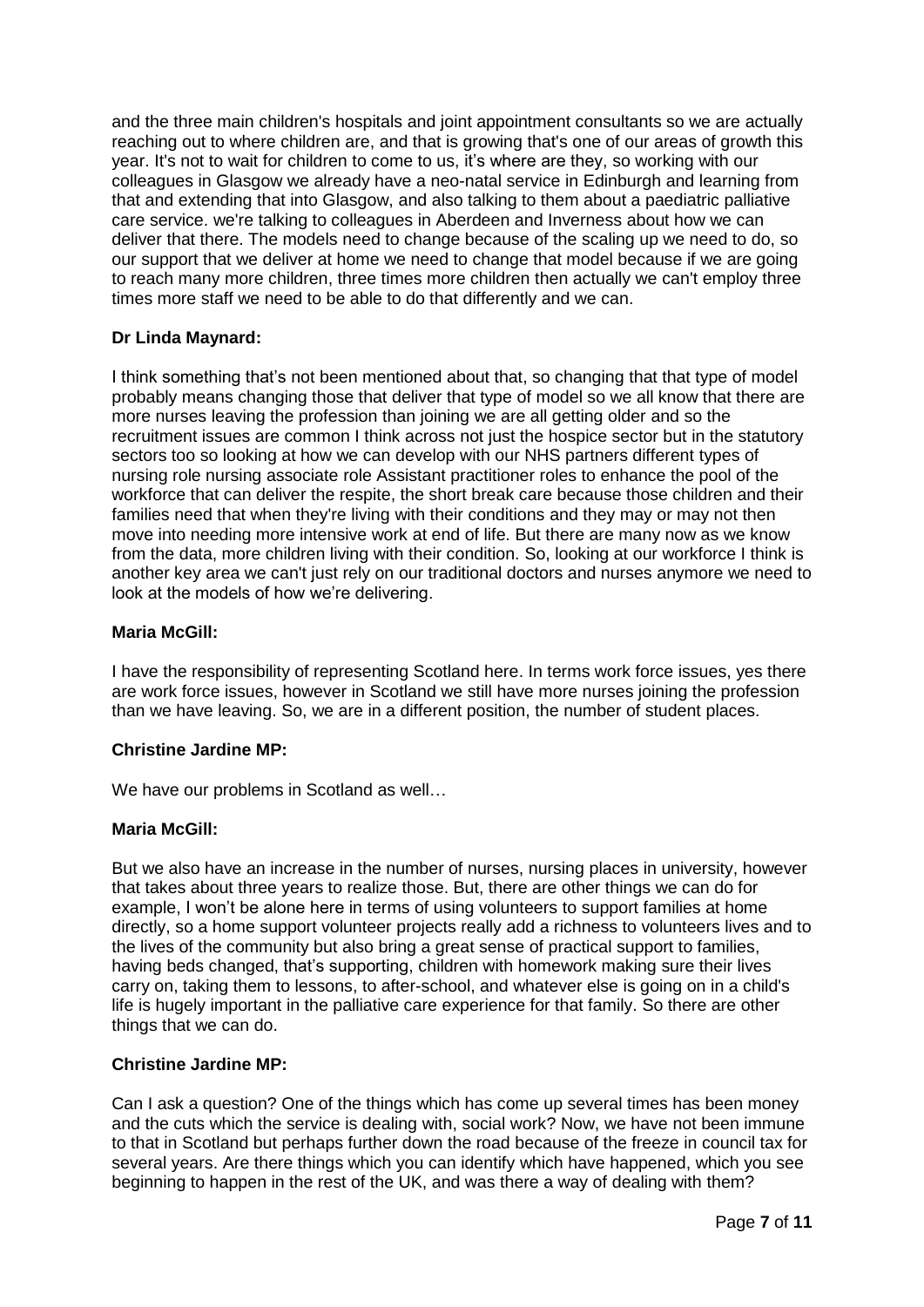I'm thinking you know the funding without asking towards political ground we did have an issue in Scotland with funding and we still do have an issue in Scotland with funding very similar, but I'm thinking a bit further down the line, so are there remedies that you've been able to come up with?

#### **Maria McGill:**

In terms of hospice funding persay?

#### **Christine Jardine MP:**

Yes in terms of and coping with it because we're further down the sort of social integration social care integration as-well.

#### **Maria McGill:**

So in terms of hospice funding we are in a different position, and that I think is largely due to the data and to cross-party support for the Children's Hospices Across Scotland achieving parity with adult hospice services so this year we have realized that for the first time and we saw our Statutory funding go from 1.2million to 6million.

Now that makes a significant difference to us and we are in the throes of working very closely with our health and care partnership colleagues predominantly our health colleagues to understand how we best develop services across Scotland. In terms of social care we also receive funding from Scotland's local authorities, it's a much smaller amount of money and we are in a, still in that new situation of Health and Social Care integration look for smaller charities I don't just mean hospice charities, smaller charities it's a it's easier to get engaged with Health and Social Care Partnerships they're small, they're local authority areas and they're much smaller than county areas here but from national charities like ourselves Marie Curie and Sue Ryder they're all involved in palliative care it's much more difficult hence the event that we're having tomorrow to help find solutions to that. I think there are solutions.

## **Dr Linda Maynard:**

I think, I think, Toby's talked about the regional approach or the network approach, and I think in the East of England, we haven't solved the funding issue, we haven't really but actually by bringing the key palliative care teams together by formalizing a network of support over a much greater geographical area the economies of scale has proved effective. So, we have in the East of England just one half time so part time Specialist Palliative care consultant but there are six other paediatricians who have training dotted around the region it's not their full day job but they have negotiated with their own trusts some sessional work for palliative care.

The hospice contribution has been the specialist nursing team, and this you know some levels in that's a couple of matrons, myself so we look with that team providing care over the larger geographical area we can affect choice because the team can provide 24/7 access at home in reaching into the hospital environments to 24/7 and the medical team provide the telephone support on call all the time, so that really hasn't taken a lot of money to do that what it's taken is work to bring people together to address the governance issues around working across organizational boundaries, shared documentation and those sorts of things so it took a while to - for the organisations and the professionals to agree those governance issues but it seems to work I mean there are gaps clearly we're always learning and wanting to improve but providing a service over a larger geographical area does seem to be more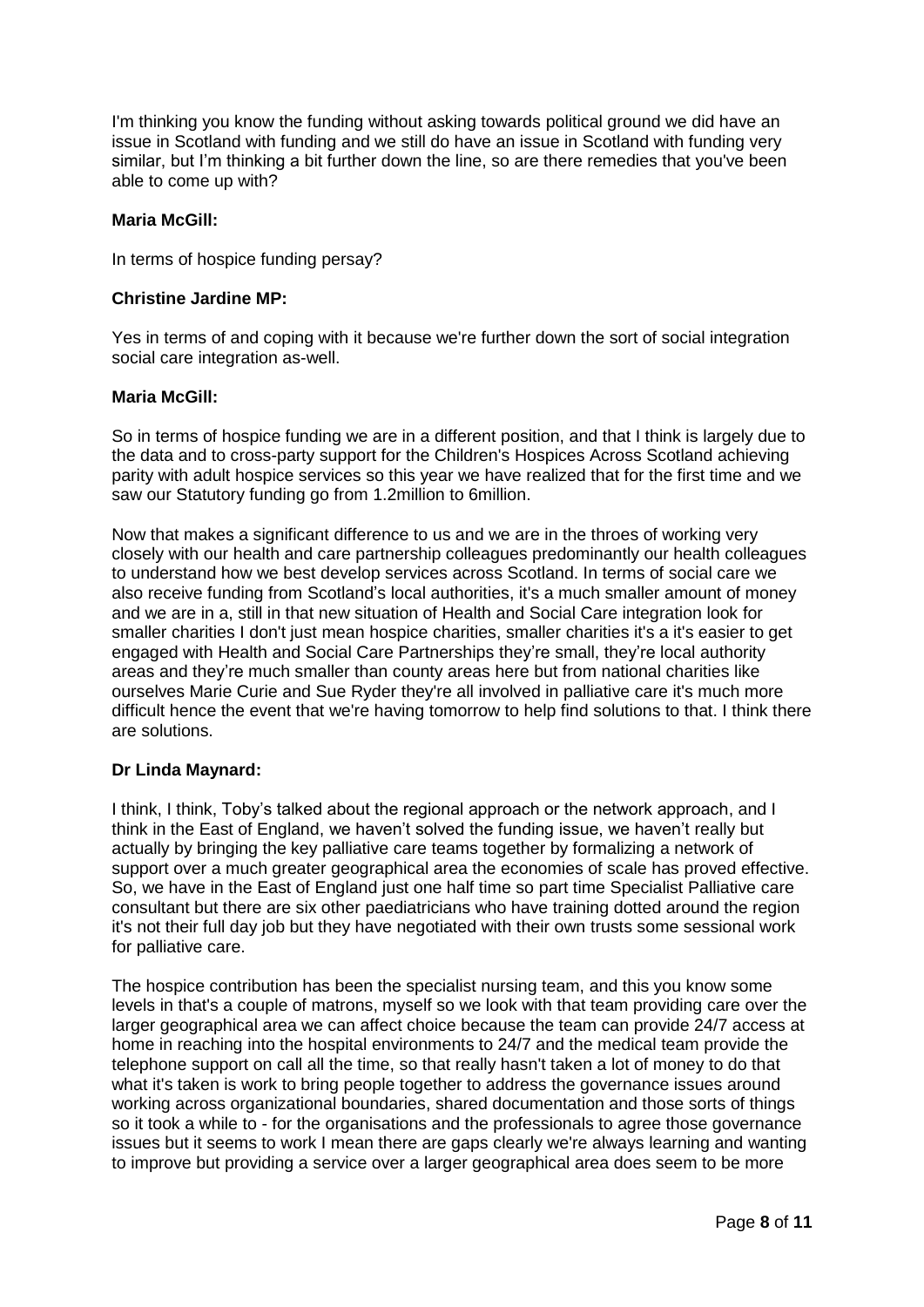cost effective and that is greater than the STP areas that are coming forward, so formalised and appropriately funded and accountable care systems over a larger geographical area.

# **Toby Porter:**

I mean, all I would add, just agreeing with those two answers but just an obvious observation, but needs to be made, we feel glad at Acorns that we have a very committed Conservative constituency MP in Worcester where we have a hospice, we have, and then two labour MPs, so if ever we feel we need to talk about this, in a reasonable, you know without being accused... well no because if you're trying to just shine a light on the human impact of austerity it's now a difficult moment for the charity sector because that then gets equated but what I would say is that the impact of obviously the social care funding is felt by families much more than by voluntary sector organisations, and we're, I know that the councils are, the average cut to children's services for example in the councils that we work with, which is monitored, I give you a very top line view it's between about 20 and 40 percent cuts over the last five years and we're seeing families struggle and that manifests itself in lots of ways firstly because a lot of the council directly council funding, council provided services that were designed to support families as they sort of, went down into crisis as intermediary steps and services are disappearing and what we're left with is that statutory trigger whereby when things get really really bad then the councils have to intervene so you're seeing, you're still obviously seeing no change in paid for or step-down beds if there's a social care crisis or whatever because the councils have a statutory obligation to provide. What you're not really seeing is an awful lot of support to stop families sliding into crisis and it is there's no doubt that one of the challenges facing the voluntary sector is that we are seeing more and more demand on our services at a time when our own funding models are also being challenged. Most of us are finding ways around that and certainly I know EACH and Acorns and CHAS are all financially stable but is no doubt that it's creating distress and we wonder and we're also seeing referrals from kids who don't quite meet our criteria that their social worker or GP or consultant is seeing a family that isn't appropriate and there are no others and other services aren't there anymore so from their perspective illegitimate best interest of the child best interest of the family they're kind of saying well you might get lucky and go into Acorns even though your child is rather stable and doesn't quite meet the lifelimiting conditions, and we're certainly seeing more children referred now.

## **Maria McGill:**

Oh and another financial issue is for families specifically, so with changes to social security and benefit system I lost my family support team but individual family finances are really pressured and that's becoming an increasing issue for families and that's no different to any other families who use the social security system but I think it's really important that we recognize that many families with a child with a life-shortening condition that one or both of those parents will have to give up work to support the child and so instantly there's a lack of finance and so they go into a system in which they don't know and actually which doesn't adequately resource.

## **Christine Jardine MP:**

So, would it be fair to characterize it as they're going through life-changing critical experience, and then, they have to give up work so on top of that is piled another lifechanging critical experience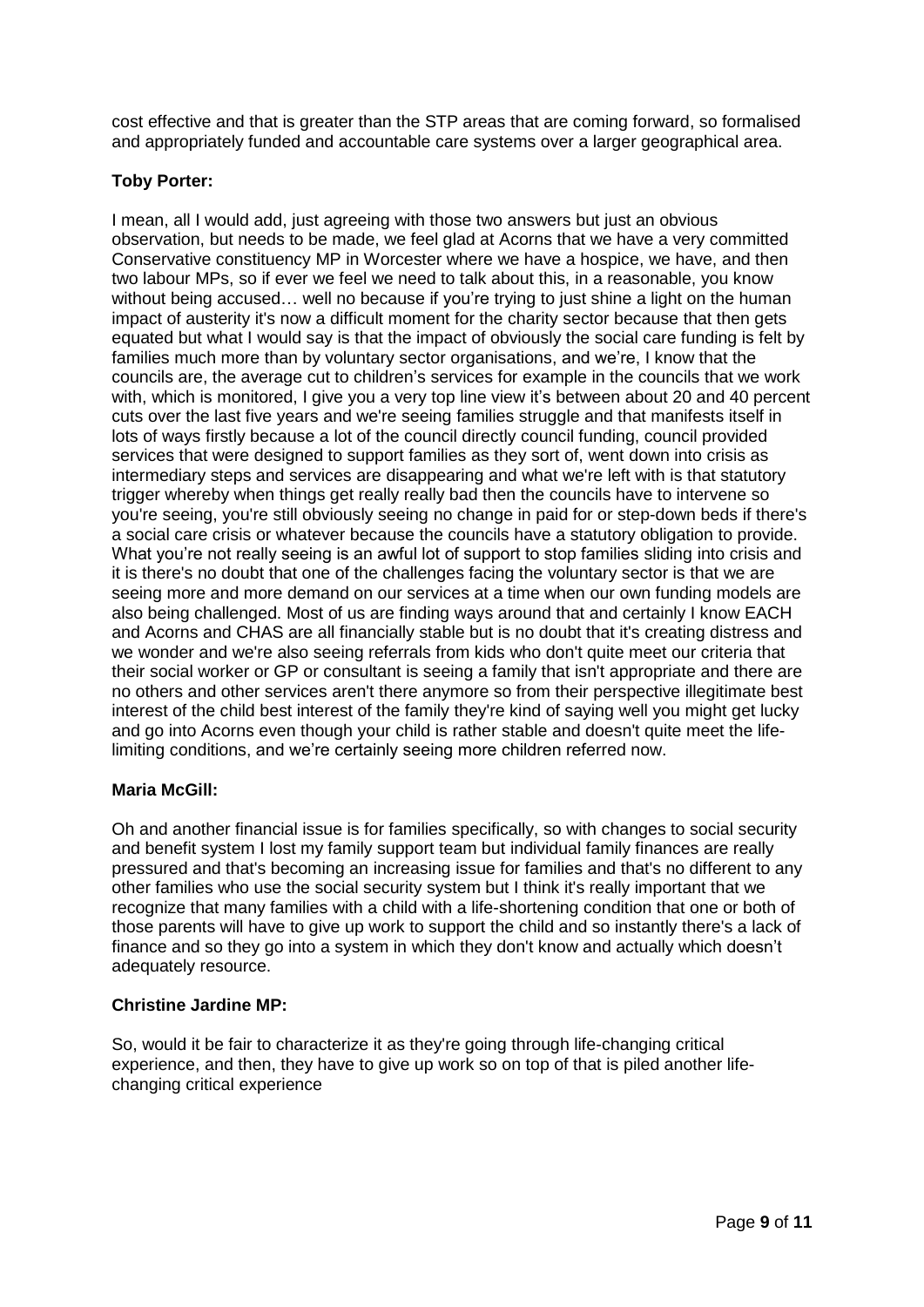#### **Maria McGill:**

And might lose their house, I might not be able to sustain that. They might have to find accommodation, in another sector which might not be available. It's just a financial inclusion power, very difficult and important.

#### **Christine Jardine MP:**

So that's one area where the funding becomes almost doubly important it's not just the funding for the care it's the funding to stop families as you said I think sliding into crisis because the financial support is not provided by the social welfare system, oh boy.

#### **Toby Porter:**

It's complicated.

#### **Dr Linda Maynard:**

If I can offer an observation on the sort of the direct payment system, that's designed to provide choice for families and to hold that system but in a, connected with the work that we're doing with children with long term ventilation needs, the care packages for that group of children a lot of them don't fall into the palliative care criteria but a good proportion do. So, in the work that we're doing, there's considerable time pressure, in getting care packages set up for this group of children but then when they are discharged from the hospital environment there might be a direct payment system so a parent can recruit a carer. That parent is then required to teach that carer on how to care for their child so as a nursing team going in and observing that we're questioning the efficacy, the safety and the over-arching scrutiny and the accountability of that, so that's a, not a, not an isolated incident.

## **Christine Jardine MP:**

Is there anything you would like to add to that?

#### **Maria McGill:**

It's a slightly different system in Scotland and for some families it does work, that they employ carers or for as young adults and young people they will employ their personal assistants and for them it does work and for others it doesn't, simply doesn't and it may be that the local authority hasn't explained that you the local authority can take charge of that for them or they can actually do it themselves it can work either way and I think for some families it just feels like too much to do, and for other families who would like to take that on, it hasn't been explained to them that they can do that. But again I know from an example some families that, they will see that when they make the changeover to that their assessments are that they're getting less funding and so just finding out they can buy less hours for their care.

## **Toby Porter:**

I think I agree with that. I would say that two biggest variables that we see impacting on their introduction, or the success of their introduction is firstly, family situation. I remember I visited two families in quick succession, both with very seriously ill children, one of whom sadly died quite soon after I met, but that one couple were a married couple, two rather successful professionals; she was a senior accountant he was a junior accountant and they were able to deal with all aspects of their daughter's care as a sort of team and had a division of labour that one kept working, one did this and they were able to deal with the